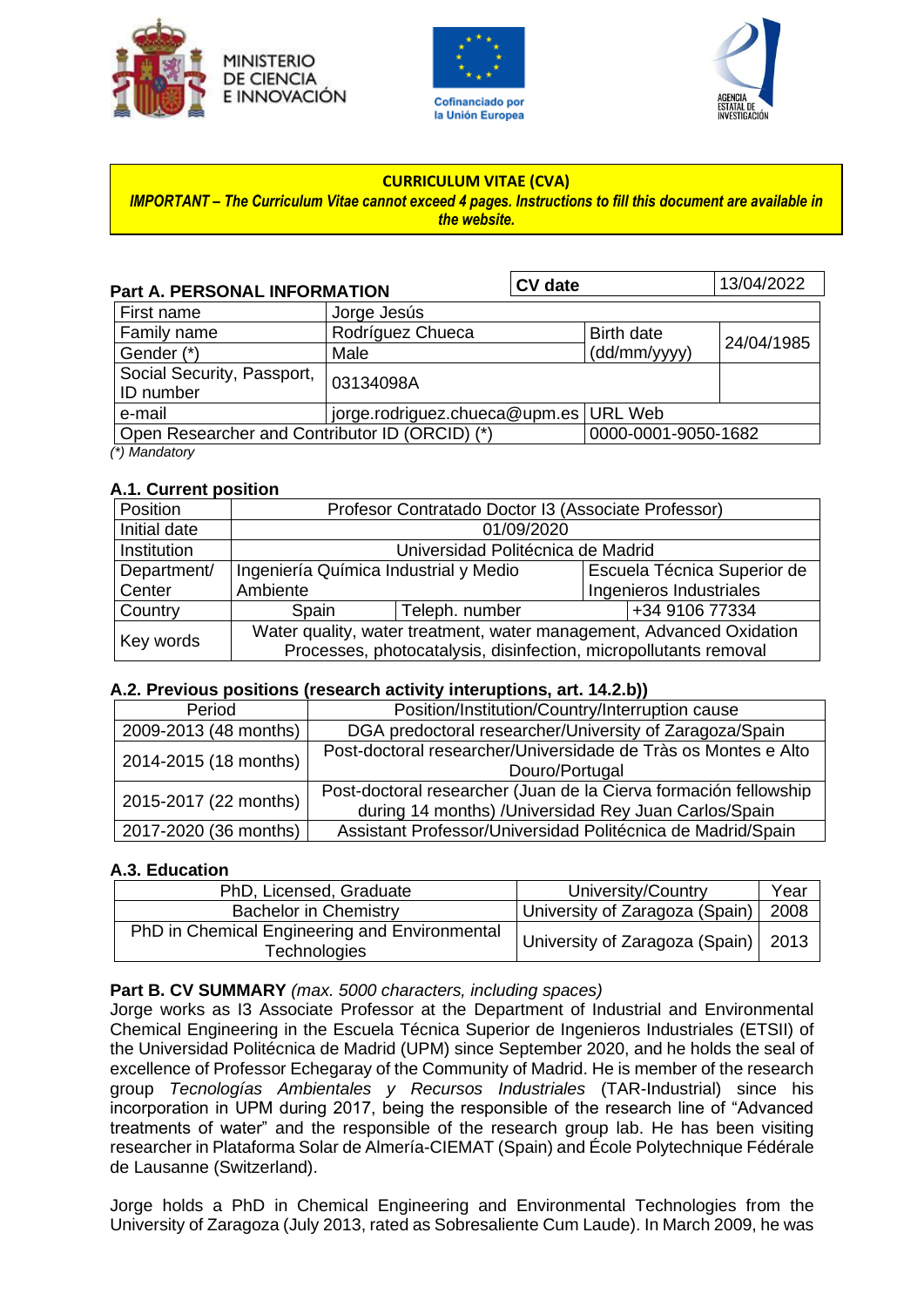

awarded with a predoctoral fellowship from the Diputación General de Aragón. On January 2014, he continued his professional activity with a postdoctoral research contract in the University of Tràs-os-Montes e Alto Douro (Vila Real, Portugal), in the frame of the INNOFOOD project. During this 18-month postdoctoral stay, he studied the application of water treatment technologies to agro-industrial effluents. Next, a second postdoctoral stay was held at the Rey Juan Carlos University (24 months). In a first stage, Jorge was hired in the frame of MOTREM project, and in June 2016, he was awarded with the postdoctoral grant Juan de la Ciervaformación. During these 24 months, Jorge works on the monitoring and removal of micropollutants in wastewater.

Overall, he has 13 years of experience in research, being his main research lines strongly focused on the development and application of sustainable treatments for treatment of different water matrices (freshwater, urban or industrial wastewater), especially focused on the disinfection and removal of contaminants of emerging concern by photoassisted advanced oxidation processes, as photochemical and photocatalytic treatments, at different scales. Besides, Jorge is also working on the research line of water quality and management, assessment of environmental impacts by life cycle assessment and industrial symbiosis. He has developed this activity under his participation in 8 R+D national and European Projects, being **Principal Investigator** of 4 of them: two projects from Universidad Politécnica de Madrid, and 2 from Regional Government of Madrid (In Reuse project and Echegaray Project). Besides, he has participated in 4 Projects of Innovation in Education (1 European- Erasmus+, 3 National). He obtained the recognition of a six-year scientific research period (Sexenio 2009- 2015). Besides, he has directed, **37 Final Degree Research projects**, with another 12 in progress, **and co-directing 1 Doctoral Thesis**.

Director of Aula CIMNE-ETSII and member of the Steering Committee of the research community UPMWater. He is also member of Water Europe, IAHR and Red META. Besides, Jorge was member of the Steering Committee and Head of the Training and Technologies Area of IWA Young Water Professionals Spanish Chapter (2018-2020).

In overall he has contributed with 50 peer-reviewed publications, 7 technical articles in nonindexed journals and 4 book chapters, as well, he was the editor of the book of abstracts of IWA Young Water Professionals Conference 2019. More specifically, 86% of the publications are in Q1 ranked journals (Scopus), in the "Environmental Engineering", "Environmental Sciences" and "Chemical Engineering". Currently he has a Scopus H-index of 20 (1107 citations; 13.04.2022), and Google Scholar H-index of 23 (1394 citations; 13.04.2022). On conference dissemination level, he has contributed with more than 50 communications in national and international conferences, approximately 20 talks in workshops and seminars, including 1 keynote (4th CCPAOHX; Colombia) and 1 invited talk (ICFM & MFMS & INM 2019; China). Besides, Jorge has acted as Chair on the organization and Chair of the Scientific Committee of IWA Young Water Professionals 2019 Conference, and he was member of IWA YWP Spain Conference 2017. Besides, he is member of the scientific committees of Iberoamerican Conference on Advanced Oxidation Technologies and AOPs PhD School.

He serves as a reviewer for 20+ Scientific Journals. He is Editor of "Water", "Sustainability", "Applied Sciences" and "ChemEngineering" Journals of the MDPI Publishers (Switzerland). He has acted as Guest Editor in different Special Issues of "Chemical Engineering Journal Advances" (Elsevier) and two in "Water" (MDPI). Finally, he has participated in the jury and/or the external evaluation committee of PhD Theses and international Final Degree Research projects and has evaluated research projects for Agencia Andaluza del Conocimiento. He has been awarded as Youth of the Year in the water sector in 2020, by iAgua.

## **Part C. RELEVANT MERITS** *(sorted by typology)*

## **C.1. Publications** *(see instructions)*

- Guerra-Rodríguez, S., Ribeiro A.R.L., Ribeiro R.S., Rodríguez E., Silva A.M.T., **Rodríguez-Chueca J**. 2021. UV-A activation of peroxymonosulfate for the removal of micropollutants from secondary treated wastewater. Science of the Total Environment, 770, art. No. 145299.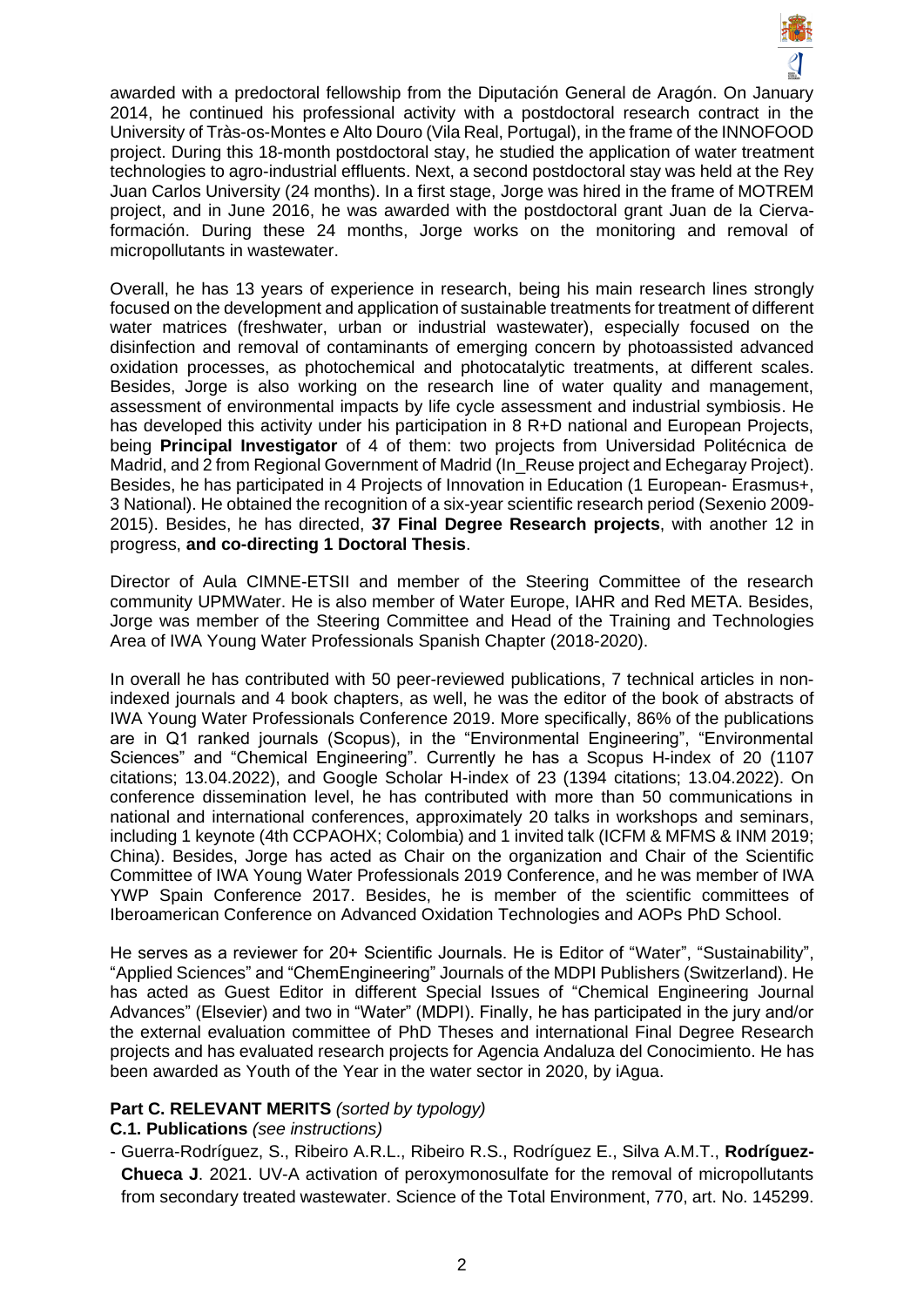

- Giannakis S., Samoili S., **Rodríguez-Chueca J.** A meta-analysis of the scientific literature on (photo)Fenton and persulfate advanced oxidation processes: Where do we stand and where are we heading to? 2021. Current Opinion in Green and Sustaibale Chemistry, 29, art. no. 100456.
- Núñez-Salas R.E., **Rodríguez-Chueca J.**, Hernández-Ramírez A., Rodríguez E., Maya-Treviño M.D.L. 2021. Evaluation of B-ZnO on photocatalytic inactivation of *Escherichia coli* and *Enterococcus sp.* Journal of Environmental Chemical Engineering, 9 (1), art. No. 104940.
- **Rodríguez-Chueca, J.,** Barahona-García, E., Blanco-Gutiérrez, V., Isidoro-García, L., Dos santos-García, A.J. 2020 Magnetic  $\text{CoFe}_2\text{O}_4$  ferrite for peroxymonosulfate activation for disinfection of wastewater. Chemical Engineering Journal, 398, art. no. 125606.
- Guerra-Rodríguez, S., Cediel, N., Rodríguez, E., **Rodríguez-Chueca, J.** Photocatalytic activation of sulfite using Fe(II) and Fe(III) for Enterococcus sp. Inactivation in urban wastewater (2020) Chemical Engineering Journal, art. no. 127326. ISSN: 1385-8947.
- Ozores Diez, P., Giannakis, S., **Rodríguez-Chueca, J.**, Wang, D., Quilty, B., Devery, R., McGuigan, K., Pulgarin, C. 2020. Enhancing solar disinfection (SODIS) with the photo-Fenton or the  $Fe<sup>2+</sup>/peroxymonosulfate-action.$  activation process in large-scale plastic bottles leads to toxicologically safe drinking water (2020) Water Research, 186, art. no. 116387.
- **Rodríguez-Chueca, J.**, Guerra-Rodríguez, S., Raez, J.M., López-Muñoz, M.-J., Rodríguez, E. 2019. Assessment of different iron species as activators of  $S_2O_8^2$  and HSO<sub>5</sub> for inactivation of wild bacteria strains. Applied Catalysis B: Environmental 248, 54-61.
- **Rodríguez-Chueca, J.**, Giannakis, S., Marjanovic, M., Kohantorabi, M., Gholami, M.R., Grandjean, D., de Alencastro, L.F., Pulgarín, C. Solar-assisted bacterial disinfection and removal of contaminants of emerging concern by  $Fe^{2+}$ -activated  $HSO_5$  *vs.*  $S_2O_8^2$  in drinking water. Applied Catalysis B: Environmental 248, 62-72-
- **Rodríguez-Chueca, J.**, Varella della Giustina, S., Rocha, J., Fernandes, T., Pablos, C., Encinas, Á., Barceló, D., Rodríguez-Mozaz, S., Manaia, C.M., Marugán, J. 2019. Assessment of full-scale tertiary wastewater treatment by UV-C based-AOPs: Removal or persistence of antibiotics and antibiotic resistance genes? Science of the Total Environment 652, 1051-1061.
- **Rodríguez-Chueca J.**, García-Cañibano C., Lepistö R.-J, Encinas Á., Pellinen J., Marugán J. 2019. Intensification of UV-C tertiary treatment: Disinfection and removal of micropollutants by sulfate radical based Advanced Oxidation Processes. Journal of Hazardous Materials, 94- 102.

# **C.2. Congress**

- **Keynote:** "Tratamiento de agua y aguas residuales mediante procesos de oxidación avanzado basados en radicales sulfato". 4º Congreso Colombiano de Procesos Avanzados de Oxidación (CCPAOHX). Universidad Antonio Nariño, Bogotá (Colombia). 12-15 April 2021.
- **Invited talk:** "Materials within the water circular economy: opportunities and challenges" 10th China International Conference on Functional Materials and Applications & The 6th International Conference on Multi-Functional Materials and Structures and International Conference on Frontier Development of New Materials" (ICFM & MFMS & INM 2019). Chongqing (China). 22-25 November 2019.
- **Oral presentation:** Magnetic CoFe<sub>2</sub>O<sub>4</sub> ferrites for PMS activation for disinfection of wastewater. Jorge Jesús Rodríguez Chueca; Eva Barahona García; Verónica Blanco Gutiérrez; Antonio Juan Dos santos García. IWA Young Water Professionals Spain Conference 2019. 14/11/2019, Madrid, Spain.
- **Oral presentation:** Removal of antibiotics and antibiotic resistance genes by full-scale AOPs. Jorge Rodríguez Chueca; Telma Fernandes; Saulo Varela Della Giustina; Jaqueline